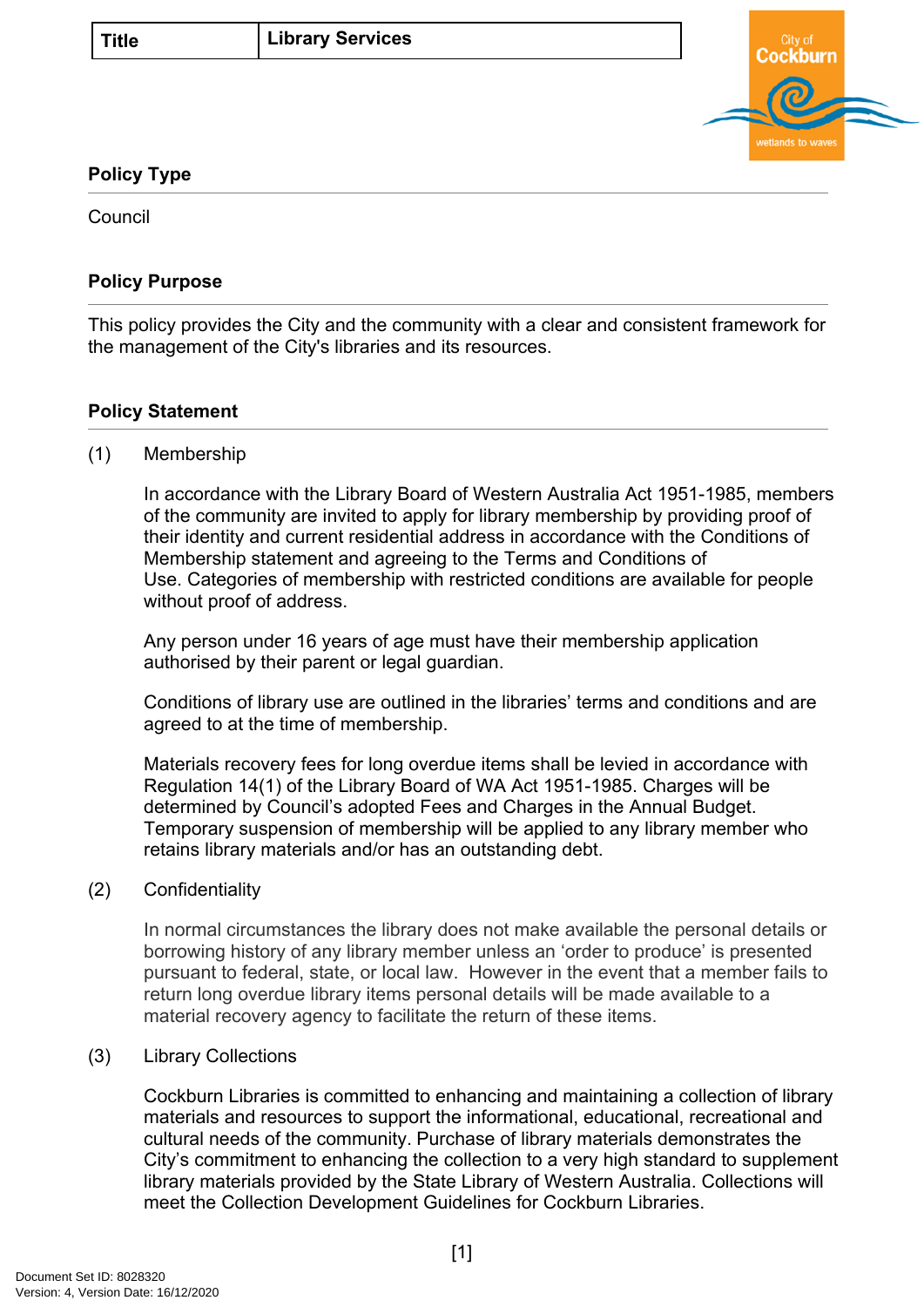

Donations will be accepted on the understanding that the material donated becomes the property of the City of Cockburn. The Library reserves the right to include or not to include donated materials in its collections or to dispose of such materials in any way which in the opinion of the Manager, Library Services is in the best interests of the Library Service. The Library Service will not be bound in any way whatsoever to account to donors for the manner of the disposal of donated materials.

Cockburn Libraries endorse the Statement on Free Access to Information (Adopted 2001, amended 2007), the Statement on Libraries and Literary (Adopted 1979, amended 1996, 2006) issued by the Australian Library and Information Association and the United Nations 2030 Agenda for Sustainable Development (Adopted September, 2015).

The Library will not exercise censorship in the selection of materials by rejecting on moral, gender, individual lifestyle, political, racial or religious grounds alone material which is otherwise relevant to the purpose of the Library and meets the standards, such as historical importance, intellectual integrity, effectiveness of expression or accuracy of information which are required by the Library Service. Material will not be rejected on the grounds that its content is controversial or likely to offend some section of the Library's community. Library resources are available to all library users without restriction, except where legally required, or as set out in the Library's loan conditions. The library encourages parents/carers to set their own family rules in consultation with their child. It is the responsibility of parents/carers to monitor young people's selection and use of library resources.

(4) Public Internet Access

Library Services will provide access to computer and Internet facilities and Wi Fi access in accordance with the Public Internet Usage Guidelines. To facilitate equitable access to computers, a member is required to use the booking system and will be limited to a specified amount of computer access per day as determined by the conditions of use.

The City cannot guarantee continuous Internet access during the time booked.

Access to printing will be available for a fee as determined by Council's adopted Fees and Charges in the Annual Budget.

(5) Supervision of Children

The responsible parent, legal guardian or caregiver must supervise their children while in the library. The following principles apply:

- 1. Children (under 13 years of age) are not to be left unattended at any time.
- 2. The City takes no responsibility for the welfare of unattended children.
- 3. A child left unattended in a public library may be classed as a "child at risk of harm" under section 28(2) of the Children and Community Services Act 2004 and may be reported to the police or Department of Child Protection. A parent who leaves an unattended child in a Cockburn Library may be breaching the Children and Community Services Act 2004 (failing to protect a child from harm s.101).